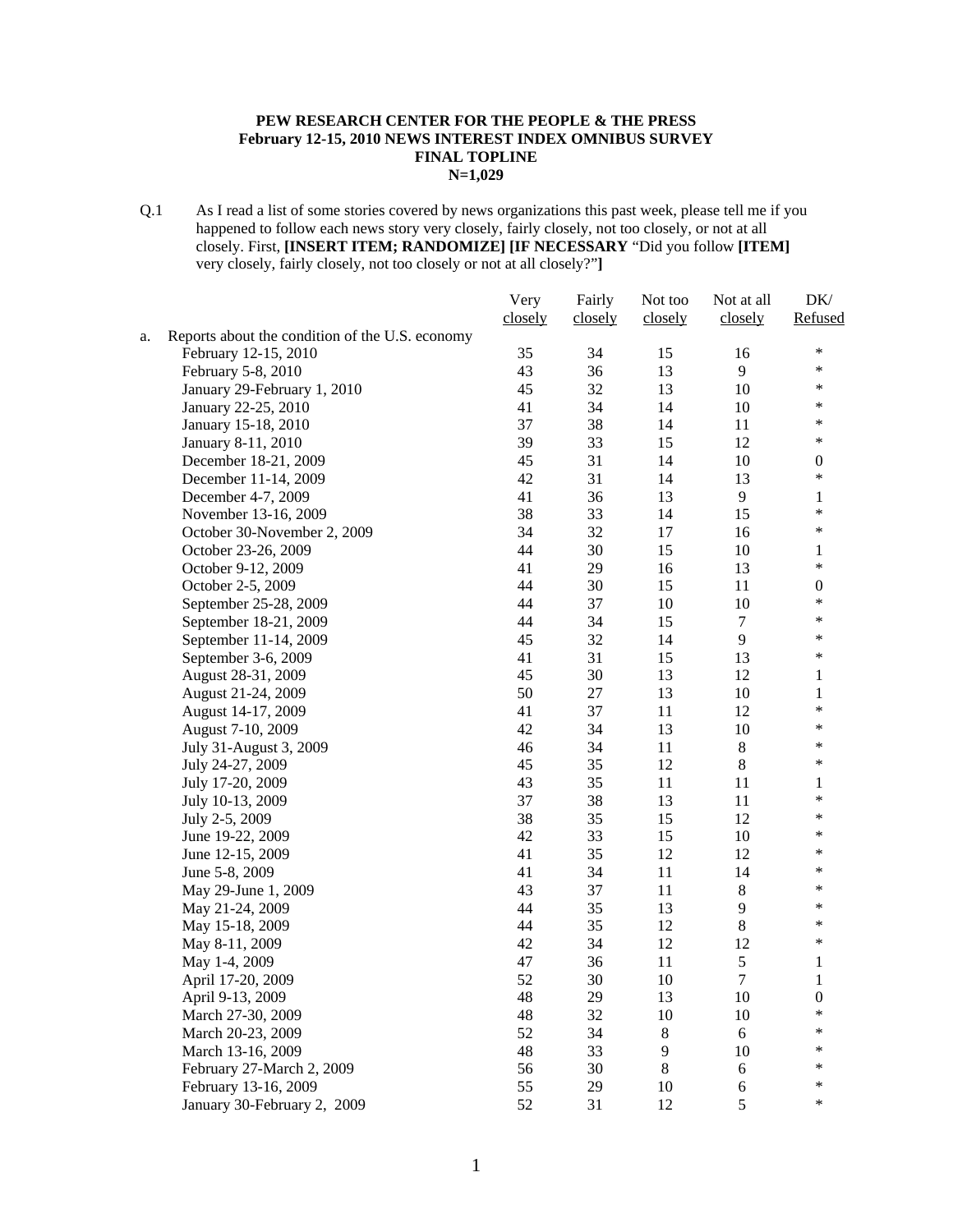|                                            | Very<br>closely | Fairly<br>closely | Not too<br>closely | Not at all<br>closely | DK/<br>Refused   |
|--------------------------------------------|-----------------|-------------------|--------------------|-----------------------|------------------|
| January 23-26, 2009                        | 57              | 30                | 8                  | 5                     | $\boldsymbol{0}$ |
| January 16-19, 2009                        | 43              | 35                | 13                 | 9                     | $\ast$           |
| January 2-4, 2009                          | 42              | 36                | 15                 | $\boldsymbol{7}$      | $\ast$           |
| December 12-15, 2008                       | 51              | 33                | 9                  | $\boldsymbol{7}$      | ∗                |
| December 5-8, 2008                         | 42              | 38                | 13                 | $\boldsymbol{7}$      | ∗                |
| November 21-24, 2008                       | 59              | 24                | 9                  | $\,8$                 | ∗                |
| November 14-17, 2008                       | 56              | 29                | 9                  | 6                     | *                |
| November 7-10, 2008                        | 54              | 31                | $8\,$              | 7                     | ∗                |
|                                            | 63              | 27                | 6                  | 4                     | $\ast$           |
| October 31-November 3, 2008                | 52              | 35                | 7                  | $\sqrt{5}$            | 1                |
| October 24-27, 2008<br>October 17-20, 2008 | 62              | 29                | 6                  | $\mathfrak{Z}$        | ∗                |
|                                            |                 |                   |                    | 3                     | $\ast$           |
| October 10-13, 2008                        | 65<br>69        | 25                | 7<br>5             | $\mathfrak{Z}$        | $\ast$           |
| October 3-6, 2008                          |                 | 23                | 5                  | $\mathfrak{Z}$        | $\ast$           |
| September 26-29, 2008                      | 70              | 22                |                    |                       | $\ast$           |
| September 19-22, 2008                      | 56              | 27                | 12                 | 5                     | ∗                |
| September 5-8, 2008                        | 44              | 33                | 16                 | $\boldsymbol{7}$      |                  |
| August 29-31, 2008                         | 41              | 34                | 13                 | 11                    | 1                |
| August 15-18, 2008                         | 39              | 36                | 15                 | 10                    | $\ast$           |
| August 8-11, 2008                          | 39              | 35                | 16                 | 10                    | $\ast$           |
| August 1-4, 2008                           | 47              | 34                | 11                 | $\,8\,$               | $\boldsymbol{0}$ |
| July 25-28, 2008                           | 46              | 32                | 10                 | 12                    | $\ast$           |
| July 18-21, 2008                           | 45              | 33                | 13                 | 9                     | $\ast$           |
| July 11-14, 2008                           | 44              | 33                | 12                 | 10                    | 1                |
| June 27-30, 2008                           | 49              | 31                | 12                 | 7                     | 1                |
| June 13-16, 2008                           | 42              | 33                | 14                 | 11                    | *                |
| May 9-12, 2008                             | 45              | 31                | 13                 | 11                    | $\ast$           |
| May 2-5, 2008                              | 43              | 31                | 15                 | 10                    | 1                |
| April 18-21, 2008                          | 41              | 35                | 13                 | 10                    | $\mathbf{1}$     |
| April 4-7, 2008                            | 39              | 37                | 12                 | 12                    | $\ast$           |
| March 28-31, 2008                          | 42              | 36                | 14                 | $8\,$                 | ∗                |
| March 20-24, 2008                          | 45              | 33                | 13                 | 9                     | ∗                |
| February 29-March 3, 2008                  | 38              | 35                | 15                 | 11                    | 1                |
| February 15-18, 2008                       | 37              | 36                | 11                 | 16                    | 8                |
| February 1-4, 2008                         | 40              | 37                | 14                 | $\,8\,$               | 1                |
| January 18-21, 2008                        | 42              | 31                | 16                 | 11                    | *                |
| January 11-14, 2008                        | 36              | 32                | 15                 | 16                    | 1                |
| November 2-5, 2007                         | 27              | 37                | 16                 | 19                    | 1                |
| October 19-22, 2007                        | 25              | 34                | 20                 | 21                    | $\ast$           |
| August 10-13, 2007                         | 28              | 36                | 18                 | 18                    | $\ast$           |
| Mid-November, 2006                         | 31              | 40                | 17                 | 11                    | 1                |
| December, 2005                             | 35              | 35                | 18                 | 11                    | 1                |
| Early November, 2005                       | 35              | 39                | 17                 | 9                     | *                |
| Mid-May, 2005                              | 30              | 39                | 19                 | 11                    | 1                |
| January, 2005                              | 35              | 41                | 17                 | 7                     | $\ast$           |
| Mid-October, 2004                          | 30              | 43                | 16                 | 10                    | 1                |
| Early September, 2004                      | 39              | 34                | 15                 | 11                    | 1                |
| Mid-January, 2004                          | 37              | 41                | 15                 | $\tau$                | *                |
| December, 2003                             | 35              | 38                | 14                 | 11                    | $\overline{2}$   |
| November, 2003                             | 40              | 34                | 15                 | 10                    | $\mathbf{1}$     |
| October, 2003                              | 32              | 39                | 16                 | 12                    | 1                |
| September, 2003                            | 39              | 30                | 18                 | 12                    | 1                |
| March, 2003                                | 40              | 35                | 16                 | $\,8\,$               | $\mathbf{1}$     |
| February, 2003                             | 42              | 33                | 15                 | 10                    | *                |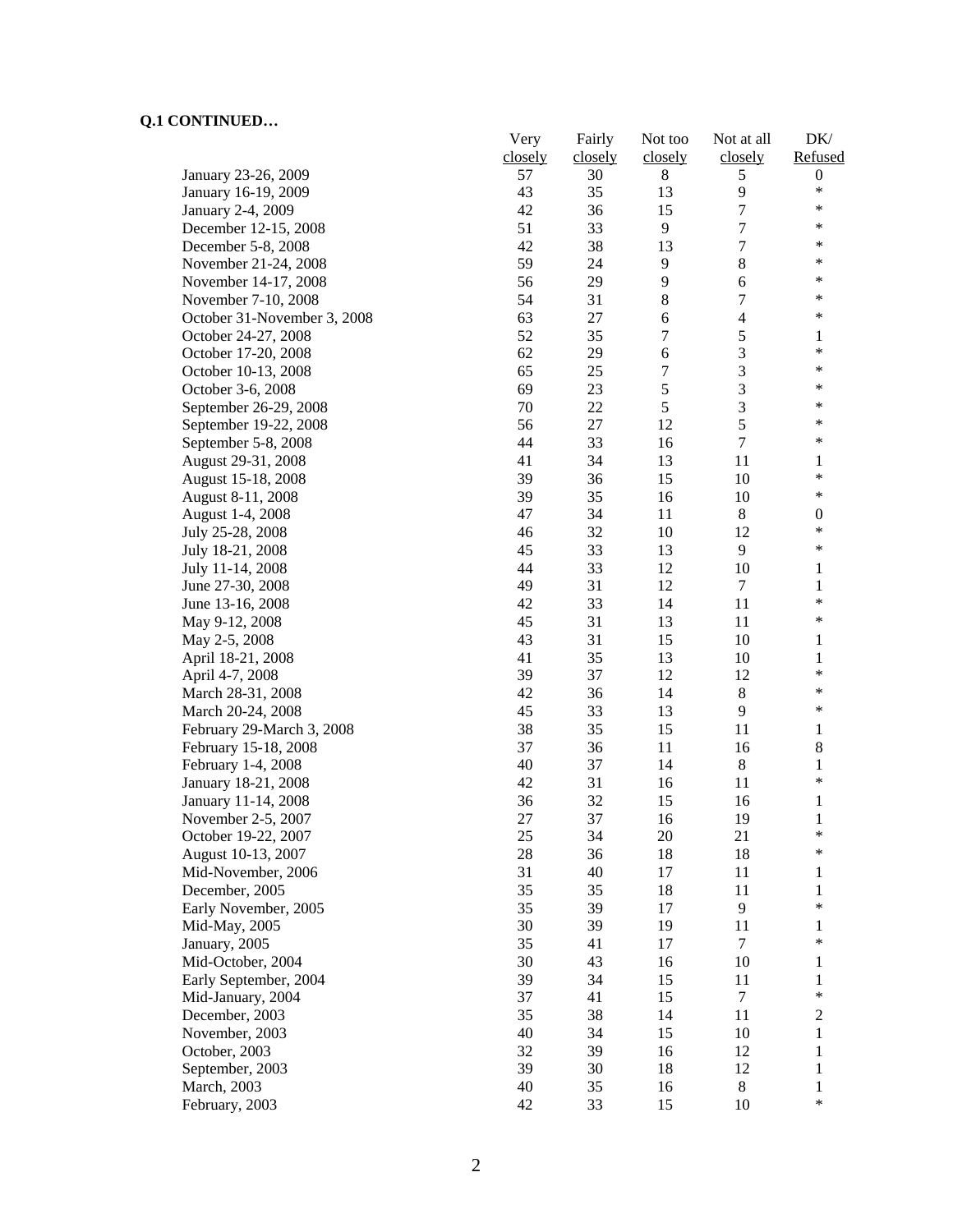$\mathbf b$ .

|    |                                                | Very<br>closely | Fairly<br>closely | Not too<br>closely | Not at all<br>closely | DK/<br>Refused   |
|----|------------------------------------------------|-----------------|-------------------|--------------------|-----------------------|------------------|
|    | January, 2003                                  | 40              | 35                | 13                 | 11                    | 1                |
|    | December, 2002                                 | 38              | 34                | 17                 | 10                    | $\mathbf{1}$     |
|    | February, 2002                                 | 35              | 40                | 15                 | 9                     | $\mathbf{1}$     |
|    | January, 2002                                  | 30              | 44                | 16                 | 9                     | $\mathbf{1}$     |
|    | December, 2001                                 | 37              | 40                | 13                 | 8                     | $\overline{2}$   |
|    | Mid-November, 2001                             | 41              | 36                | 15                 | $\overline{7}$        | $\,1$            |
|    | June, 2001                                     | 24              | 41                | 18                 | 16                    | $\mathbf{1}$     |
|    | May, 2001                                      | 34              | 36                | 15                 | 15                    | $\boldsymbol{0}$ |
|    | April, 2001                                    | 36              | 34                | 16                 | 13                    | $\mathbf{1}$     |
|    | February, 2001                                 | 30              | 39                | 18                 | 12                    | $\mathbf{1}$     |
|    | January, 2001                                  | 32              | 38                | 17                 | 11                    | $\overline{2}$   |
|    | June, 1995                                     | 26              | 41                | $22\,$             | 11                    | $\ast$           |
|    | March, 1995                                    | 27              | 45                | 19                 | 9                     | $\ast$           |
|    | February, 1995                                 | 23              | 41                | 22                 | 13                    | 1                |
|    | December, 1994                                 | 28              | 43                | 20                 | 9                     | $\ast$           |
|    | October, 1994                                  | 27              | 40                | 20                 | 12                    | 1                |
|    | June, 1994                                     | 25              | 42                | 23                 | 10                    | $\ast$           |
|    | May, 1994                                      | 33              | 40                | 16                 | 10                    | $\mathbf{1}$     |
|    | January, 1994                                  | 34              | 39                | 16                 | 10                    | $\mathbf{1}$     |
|    | Early January, 1994                            | 36              | 44                | 13                 | $\boldsymbol{7}$      | $\ast$           |
|    | December, 1993                                 | 35              | 41                | 15                 | $8\,$                 | 1                |
|    | October, 1993                                  | 33              | 38                | 20                 | 9                     | $\ast$           |
|    | September, 1993                                | 37              | 40                | 14                 | 8                     | $\mathbf{1}$     |
|    | Early September, 1993                          | 39              | 39                | 14                 | 9                     | $\ast$           |
|    | August, 1993                                   | 41              | 36                | 14                 | 9                     | $\ast$           |
|    | May, 1993                                      | 37              | 38                | 18                 | 6                     | 1                |
|    | February, 1993                                 | 49              | 36                | 10                 | 5                     | $\ast$           |
|    | January, 1993                                  | 42              | 39                | 12                 | 7                     | $\ast$           |
|    | September, 1992                                | 43              | 37                | 13                 | 6                     | 1                |
|    | May, 1992                                      | 39              | 39                | 15                 | 6                     | $\mathbf{1}$     |
|    | March, 1992                                    | 47              | 38                | 11                 | $\overline{4}$        | $\ast$           |
|    | February, 1992                                 | 47              | 37                | 10                 | 6                     | $\ast$           |
|    | January, 1992                                  | 44              | 40                | 11                 | 5                     | $\ast$           |
|    | October, 1991                                  | 36              | 38                | 16                 | 9                     | $\mathbf{1}$     |
| b. | Former President Bill Clinton's heart trouble  |                 |                   |                    |                       |                  |
|    | February 12-15, 2010                           | 11              | 26                | 31                 | 32                    | $\ast$           |
|    | <b>TREND FOR COMPARISON:</b>                   |                 |                   |                    |                       |                  |
|    | September 8-13, 2004: Former President Bill    |                 |                   |                    |                       |                  |
|    | Clinton's heart surgery                        | 19              | 31                | 25                 | 24                    | $\mathbf{1}$     |
| c. | The aftermath of a major earthquake and relief |                 |                   |                    |                       |                  |
|    | efforts in Haiti                               |                 |                   |                    |                       |                  |
|    | February 12-15, 2010                           | 37              | 37                | 17                 | 8                     | *                |
|    | February 5-8, 2010                             | 42              | 39                | 13                 | 6                     | ∗                |
|    | January 29-February 1, 2010                    | 45              | 38                | 13                 | 4                     | *                |
|    | January 22-25, 2010                            | 50              | 40                | 8                  | 3                     | *                |
|    | January 15-18, 2010: A major earthquake in     |                 |                   |                    |                       |                  |
|    | Haiti                                          | 60              | 28                | 8                  | $\overline{4}$        | $\ast$           |
|    | <b>TREND FOR COMPARISON:</b>                   |                 |                   |                    |                       |                  |
|    | August 14-17, 2009: A typhoon that caused      |                 |                   |                    |                       |                  |
|    | flooding and mudslides in Taiwan               | 7               | 21                | 30                 | 41                    | 1                |
|    | April 9-13, 2009: A major earthquake in Italy  | 18              | 35                | 25                 | 22                    | $\ast$           |
|    |                                                |                 |                   |                    |                       |                  |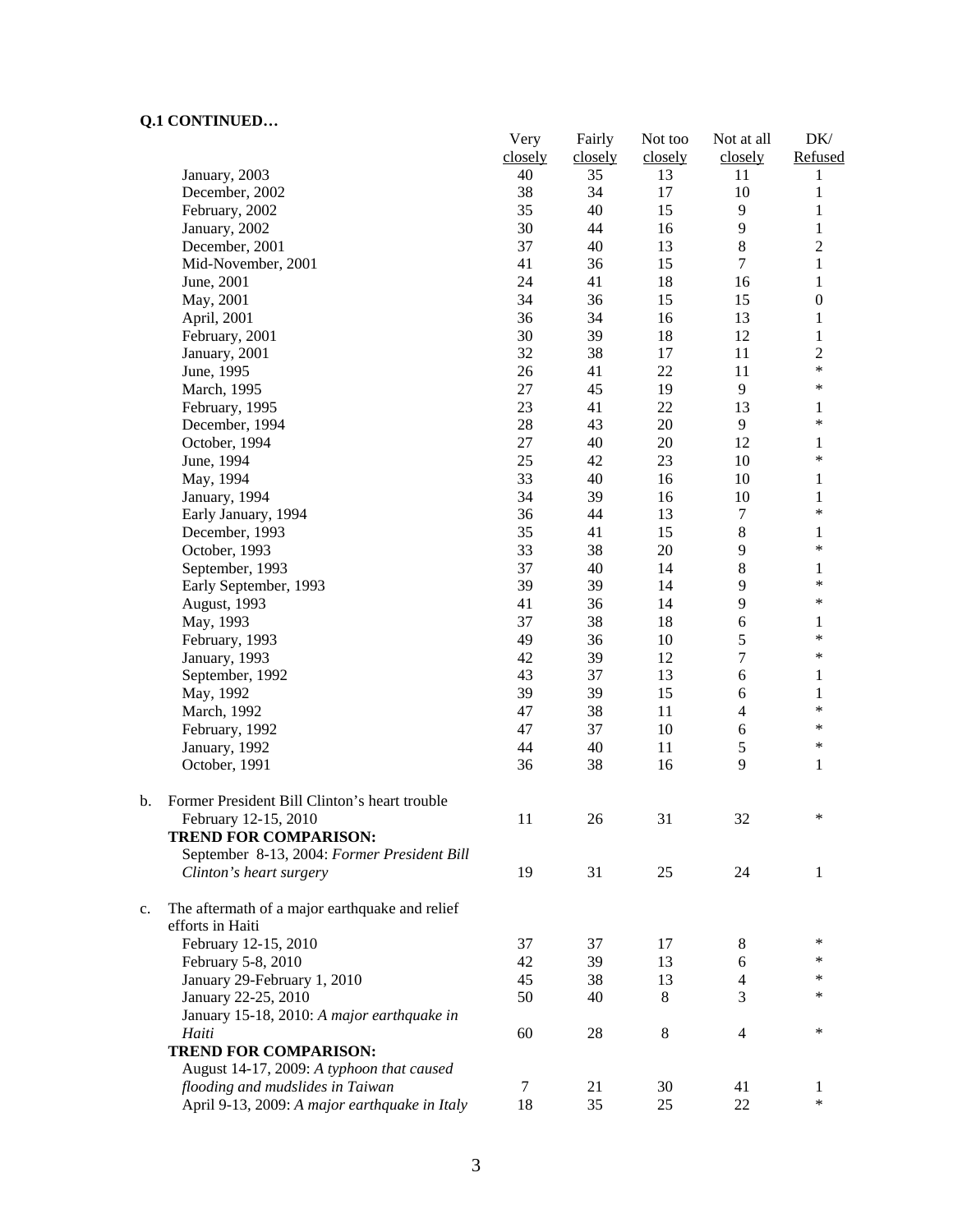|                                                | Very                                                                                                                                                                                                                                                                                                                                                                                                                                                                                                                                                                                                                                                                                                                                                                                                                                                                                                                                                                     | Fairly                                                              | Not too                                                                   | Not at all                                                                            | DK/<br>Refused                                                           |
|------------------------------------------------|--------------------------------------------------------------------------------------------------------------------------------------------------------------------------------------------------------------------------------------------------------------------------------------------------------------------------------------------------------------------------------------------------------------------------------------------------------------------------------------------------------------------------------------------------------------------------------------------------------------------------------------------------------------------------------------------------------------------------------------------------------------------------------------------------------------------------------------------------------------------------------------------------------------------------------------------------------------------------|---------------------------------------------------------------------|---------------------------------------------------------------------------|---------------------------------------------------------------------------------------|--------------------------------------------------------------------------|
| May 16-19, 2008: The earthquake in China       | 30                                                                                                                                                                                                                                                                                                                                                                                                                                                                                                                                                                                                                                                                                                                                                                                                                                                                                                                                                                       | 41                                                                  | 17                                                                        | 12                                                                                    | *                                                                        |
| hit Burma                                      | 23                                                                                                                                                                                                                                                                                                                                                                                                                                                                                                                                                                                                                                                                                                                                                                                                                                                                                                                                                                       | 35                                                                  | 23                                                                        | 19                                                                                    | $\ast$                                                                   |
|                                                |                                                                                                                                                                                                                                                                                                                                                                                                                                                                                                                                                                                                                                                                                                                                                                                                                                                                                                                                                                          |                                                                     |                                                                           |                                                                                       |                                                                          |
| Noel on the Bahamas and Cuba                   | 11                                                                                                                                                                                                                                                                                                                                                                                                                                                                                                                                                                                                                                                                                                                                                                                                                                                                                                                                                                       | 22                                                                  | 31                                                                        | 35                                                                                    | 1                                                                        |
| September 7-10, 2007: The impact of            |                                                                                                                                                                                                                                                                                                                                                                                                                                                                                                                                                                                                                                                                                                                                                                                                                                                                                                                                                                          |                                                                     |                                                                           |                                                                                       |                                                                          |
| Hurricanes Felix and Henriette on Mexico and   |                                                                                                                                                                                                                                                                                                                                                                                                                                                                                                                                                                                                                                                                                                                                                                                                                                                                                                                                                                          |                                                                     |                                                                           |                                                                                       |                                                                          |
| Central America                                | 14                                                                                                                                                                                                                                                                                                                                                                                                                                                                                                                                                                                                                                                                                                                                                                                                                                                                                                                                                                       | 29                                                                  | 29                                                                        | 27                                                                                    | 1                                                                        |
| August 24-27, 2007: The destruction caused by  |                                                                                                                                                                                                                                                                                                                                                                                                                                                                                                                                                                                                                                                                                                                                                                                                                                                                                                                                                                          |                                                                     |                                                                           |                                                                                       |                                                                          |
| Hurricane Dean in Mexico and the Caribbean     | 18                                                                                                                                                                                                                                                                                                                                                                                                                                                                                                                                                                                                                                                                                                                                                                                                                                                                                                                                                                       | 39                                                                  | 24                                                                        | 18                                                                                    | 1                                                                        |
|                                                | 22                                                                                                                                                                                                                                                                                                                                                                                                                                                                                                                                                                                                                                                                                                                                                                                                                                                                                                                                                                       | 39                                                                  | 23                                                                        | 16                                                                                    | $\ast$                                                                   |
|                                                |                                                                                                                                                                                                                                                                                                                                                                                                                                                                                                                                                                                                                                                                                                                                                                                                                                                                                                                                                                          |                                                                     |                                                                           |                                                                                       |                                                                          |
| the Indian Ocean                               | 58                                                                                                                                                                                                                                                                                                                                                                                                                                                                                                                                                                                                                                                                                                                                                                                                                                                                                                                                                                       | 32                                                                  | $\tau$                                                                    | 3                                                                                     | $\ast$                                                                   |
|                                                | 16                                                                                                                                                                                                                                                                                                                                                                                                                                                                                                                                                                                                                                                                                                                                                                                                                                                                                                                                                                       | 34                                                                  | 31                                                                        | 19                                                                                    | $\ast$                                                                   |
|                                                |                                                                                                                                                                                                                                                                                                                                                                                                                                                                                                                                                                                                                                                                                                                                                                                                                                                                                                                                                                          |                                                                     |                                                                           |                                                                                       | 1                                                                        |
|                                                |                                                                                                                                                                                                                                                                                                                                                                                                                                                                                                                                                                                                                                                                                                                                                                                                                                                                                                                                                                          |                                                                     |                                                                           |                                                                                       |                                                                          |
|                                                | 10                                                                                                                                                                                                                                                                                                                                                                                                                                                                                                                                                                                                                                                                                                                                                                                                                                                                                                                                                                       | 26                                                                  |                                                                           |                                                                                       | $\ast$                                                                   |
|                                                |                                                                                                                                                                                                                                                                                                                                                                                                                                                                                                                                                                                                                                                                                                                                                                                                                                                                                                                                                                          |                                                                     |                                                                           |                                                                                       | 1                                                                        |
| November 1998: Hurricane Mitch and the rain    |                                                                                                                                                                                                                                                                                                                                                                                                                                                                                                                                                                                                                                                                                                                                                                                                                                                                                                                                                                          |                                                                     |                                                                           |                                                                                       |                                                                          |
|                                                |                                                                                                                                                                                                                                                                                                                                                                                                                                                                                                                                                                                                                                                                                                                                                                                                                                                                                                                                                                          |                                                                     |                                                                           |                                                                                       | 1                                                                        |
|                                                |                                                                                                                                                                                                                                                                                                                                                                                                                                                                                                                                                                                                                                                                                                                                                                                                                                                                                                                                                                          |                                                                     |                                                                           |                                                                                       | $\ast$                                                                   |
|                                                |                                                                                                                                                                                                                                                                                                                                                                                                                                                                                                                                                                                                                                                                                                                                                                                                                                                                                                                                                                          |                                                                     |                                                                           |                                                                                       |                                                                          |
|                                                |                                                                                                                                                                                                                                                                                                                                                                                                                                                                                                                                                                                                                                                                                                                                                                                                                                                                                                                                                                          |                                                                     |                                                                           |                                                                                       | 1                                                                        |
| July 1990: The earthquake in Iran              | 20                                                                                                                                                                                                                                                                                                                                                                                                                                                                                                                                                                                                                                                                                                                                                                                                                                                                                                                                                                       | 36                                                                  | 28                                                                        | 16                                                                                    | $\ast$                                                                   |
| Concerns about problems with sudden            |                                                                                                                                                                                                                                                                                                                                                                                                                                                                                                                                                                                                                                                                                                                                                                                                                                                                                                                                                                          |                                                                     |                                                                           |                                                                                       |                                                                          |
| acceleration and braking in Toyotas            |                                                                                                                                                                                                                                                                                                                                                                                                                                                                                                                                                                                                                                                                                                                                                                                                                                                                                                                                                                          |                                                                     |                                                                           |                                                                                       |                                                                          |
| February 12-15, 2010                           | 15                                                                                                                                                                                                                                                                                                                                                                                                                                                                                                                                                                                                                                                                                                                                                                                                                                                                                                                                                                       | 29                                                                  | $28\,$                                                                    | $28\,$                                                                                | 1                                                                        |
|                                                | 21                                                                                                                                                                                                                                                                                                                                                                                                                                                                                                                                                                                                                                                                                                                                                                                                                                                                                                                                                                       |                                                                     |                                                                           | 17                                                                                    | $\ast$                                                                   |
|                                                |                                                                                                                                                                                                                                                                                                                                                                                                                                                                                                                                                                                                                                                                                                                                                                                                                                                                                                                                                                          |                                                                     |                                                                           |                                                                                       |                                                                          |
|                                                |                                                                                                                                                                                                                                                                                                                                                                                                                                                                                                                                                                                                                                                                                                                                                                                                                                                                                                                                                                          |                                                                     |                                                                           |                                                                                       |                                                                          |
|                                                |                                                                                                                                                                                                                                                                                                                                                                                                                                                                                                                                                                                                                                                                                                                                                                                                                                                                                                                                                                          |                                                                     |                                                                           |                                                                                       |                                                                          |
|                                                | 21                                                                                                                                                                                                                                                                                                                                                                                                                                                                                                                                                                                                                                                                                                                                                                                                                                                                                                                                                                       | 30                                                                  | 22                                                                        | 26                                                                                    | 1                                                                        |
| <b>TREND FOR COMPARISON:</b>                   |                                                                                                                                                                                                                                                                                                                                                                                                                                                                                                                                                                                                                                                                                                                                                                                                                                                                                                                                                                          |                                                                     |                                                                           |                                                                                       |                                                                          |
| Early October, 2000: The recall of defective   |                                                                                                                                                                                                                                                                                                                                                                                                                                                                                                                                                                                                                                                                                                                                                                                                                                                                                                                                                                          |                                                                     |                                                                           |                                                                                       |                                                                          |
|                                                | 42                                                                                                                                                                                                                                                                                                                                                                                                                                                                                                                                                                                                                                                                                                                                                                                                                                                                                                                                                                       | 34                                                                  |                                                                           | 8                                                                                     | $\ast$                                                                   |
| The start of the Winter Olympics in Vancouver, |                                                                                                                                                                                                                                                                                                                                                                                                                                                                                                                                                                                                                                                                                                                                                                                                                                                                                                                                                                          |                                                                     |                                                                           |                                                                                       |                                                                          |
|                                                |                                                                                                                                                                                                                                                                                                                                                                                                                                                                                                                                                                                                                                                                                                                                                                                                                                                                                                                                                                          |                                                                     |                                                                           |                                                                                       |                                                                          |
|                                                |                                                                                                                                                                                                                                                                                                                                                                                                                                                                                                                                                                                                                                                                                                                                                                                                                                                                                                                                                                          |                                                                     |                                                                           |                                                                                       | 1                                                                        |
|                                                |                                                                                                                                                                                                                                                                                                                                                                                                                                                                                                                                                                                                                                                                                                                                                                                                                                                                                                                                                                          |                                                                     |                                                                           |                                                                                       |                                                                          |
|                                                |                                                                                                                                                                                                                                                                                                                                                                                                                                                                                                                                                                                                                                                                                                                                                                                                                                                                                                                                                                          |                                                                     |                                                                           |                                                                                       |                                                                          |
|                                                |                                                                                                                                                                                                                                                                                                                                                                                                                                                                                                                                                                                                                                                                                                                                                                                                                                                                                                                                                                          |                                                                     |                                                                           |                                                                                       | ∗                                                                        |
|                                                |                                                                                                                                                                                                                                                                                                                                                                                                                                                                                                                                                                                                                                                                                                                                                                                                                                                                                                                                                                          |                                                                     |                                                                           |                                                                                       | 1                                                                        |
| August 8-11, 2008                              | 24                                                                                                                                                                                                                                                                                                                                                                                                                                                                                                                                                                                                                                                                                                                                                                                                                                                                                                                                                                       | 29                                                                  | 24                                                                        | 23                                                                                    | $\ast$                                                                   |
| August 1-4, 2008 <sup>1</sup>                  | 13                                                                                                                                                                                                                                                                                                                                                                                                                                                                                                                                                                                                                                                                                                                                                                                                                                                                                                                                                                       | 33                                                                  | 31                                                                        | 23                                                                                    | $\ast$                                                                   |
|                                                | 12                                                                                                                                                                                                                                                                                                                                                                                                                                                                                                                                                                                                                                                                                                                                                                                                                                                                                                                                                                       | 31                                                                  | 29                                                                        | 28                                                                                    | $\ast$                                                                   |
| April 4-7, 2008                                | 5                                                                                                                                                                                                                                                                                                                                                                                                                                                                                                                                                                                                                                                                                                                                                                                                                                                                                                                                                                        | 18                                                                  | 31                                                                        | 45                                                                                    | 1                                                                        |
|                                                |                                                                                                                                                                                                                                                                                                                                                                                                                                                                                                                                                                                                                                                                                                                                                                                                                                                                                                                                                                          |                                                                     |                                                                           |                                                                                       | $\ast$                                                                   |
|                                                |                                                                                                                                                                                                                                                                                                                                                                                                                                                                                                                                                                                                                                                                                                                                                                                                                                                                                                                                                                          |                                                                     |                                                                           |                                                                                       | 1                                                                        |
|                                                | May 9-12, 2008: Reports about the cyclone that<br>November 2-5, 2007: The impact of Hurricane<br>October, 2005: The earthquake in Pakistan<br>January 2005: The earthquake and tsunami in<br>January 2004: The earthquake in Iran<br>February 2001: The earthquake in India<br>March 2000: Flood rescue efforts in<br>Mozambique<br>September 1999: The earthquake in Turkey<br>and mudslides in Central America<br>February 1995: The earthquake in Japan<br>May 1991: The cyclone that devastated<br>Bangladesh<br>February 5-8, 2010<br>January 29-February 1, 2010: Toyota's recall<br>and temporary halt of sales of many cars and<br>trucks because of problems with sudden<br>acceleration<br>Firestone tires<br>Canada<br>February 12-15, 2010<br><b>TREND FOR COMPARISON:</b><br>Aug 22-25, 2008: The Olympic Games in<br>Beijing, China<br>August 15-18, 2008<br>July 25-28, 2008<br>Early September, 2004: Summer/Athens<br>February 12-18, 2002: Winter/Utah | closely<br>15<br>27<br>36<br>25<br>23<br>18<br>35<br>35<br>25<br>22 | closely<br>33<br>37<br>36<br>47<br>36<br>39<br>23<br>31<br>31<br>25<br>30 | closely<br>31<br>30<br>23<br>16<br>20<br>23<br>23<br>16<br>23<br>19<br>17<br>21<br>21 | closely<br>20<br>34<br>12<br>11<br>8<br>17<br>35<br>15<br>16<br>29<br>26 |

 $\,1$ 

<sup>&</sup>lt;sup>1</sup> For August 1-4, 2008 and April 4-7, 2008 the story was listed as "News about the upcoming Olympic games in Beijing, China." For July 25-28, 2008 the story was listed as "News about China as the Beijing Olympic Games approach."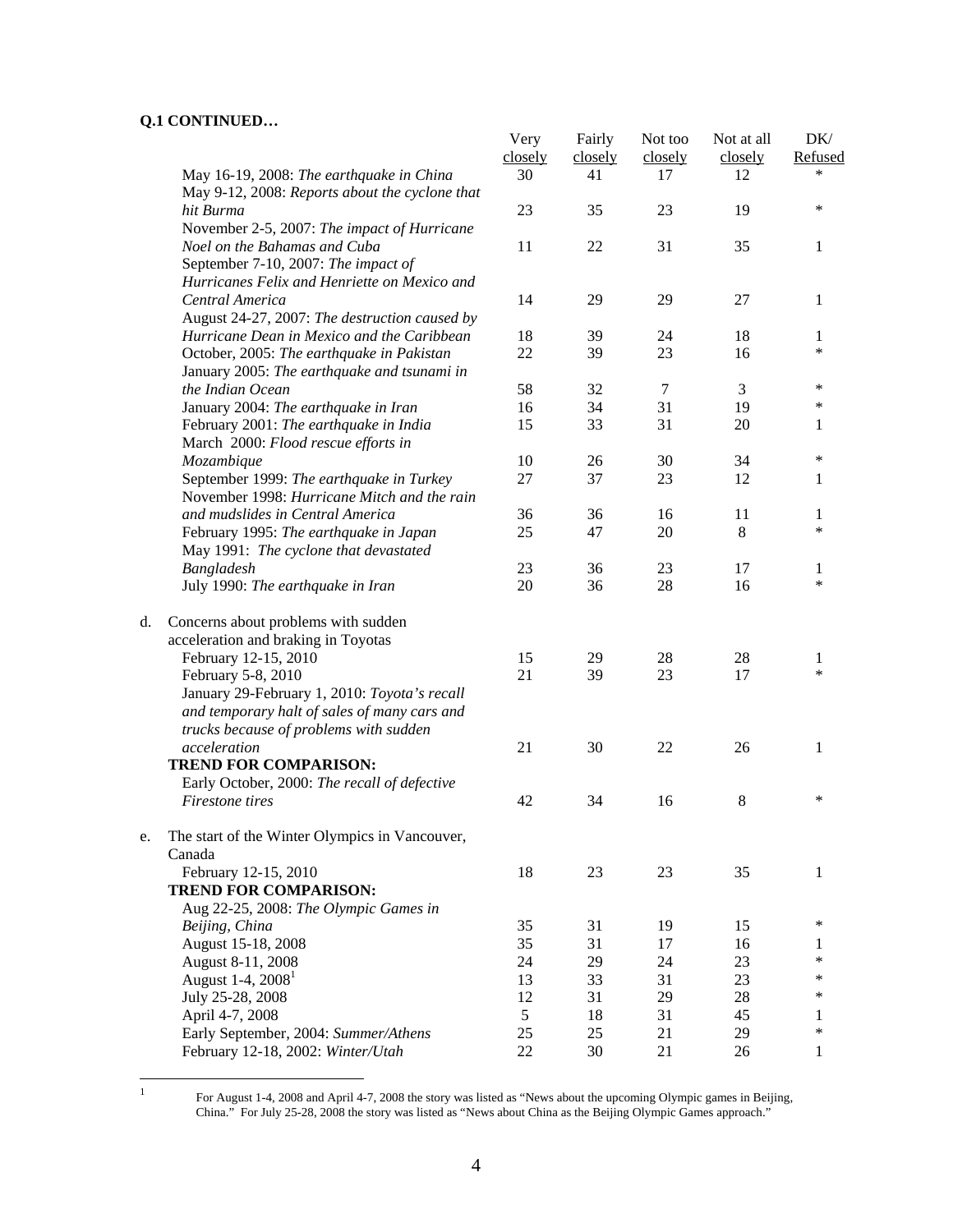|    |                                                | Very<br>closely | Fairly<br>closely | Not too<br>closely | Not at all<br>closely | DK/<br>Refused |
|----|------------------------------------------------|-----------------|-------------------|--------------------|-----------------------|----------------|
|    | Early October, 2000: Summer/Sydney             | 27              | 28                | 24                 | 21                    | $\ast$         |
|    | Early September, 1996: Summer/Atlanta          | 32              | 34                | 20                 | 14                    | $\ast$         |
|    | July, 1996: Summer/Atlanta                     | 45              | 30                | 13                 | 11                    | 1              |
|    | February, 1992: Winter/France                  | 33              | 30                | 19                 | 17                    | 1              |
| f. | Major snow storms affecting the East Coast and |                 |                   |                    |                       |                |
|    | the South                                      |                 |                   |                    |                       |                |
|    | February 12-15, 2010                           | 39              | 31                | 16                 | 14                    | $\ast$         |
|    | <b>TREND FOR COMPARISON:</b>                   |                 |                   |                    |                       |                |
|    | January 8-11, 2010: Unusually cold winter      |                 |                   |                    |                       |                |
|    | weather                                        | 42              | 30                | 17                 | 12                    | $\ast$         |
|    | January 16-19, 2009: Cold winter weather in    |                 |                   |                    |                       |                |
|    | much of the country                            | 33              | 31                | 21                 | 15                    | $\ast$         |
|    | December 14-17, 2007: Snow and ice storms in   |                 |                   |                    |                       |                |
|    | the Midwest and Northeast                      | 30              | 31                | 21                 | 18                    | *              |
|    | February 16-19, 2007: Cold winter weather and  |                 |                   |                    |                       |                |
|    | snowstorms in the Northeast and Midwest        | 30              | 33                | 18                 | 18                    | 1              |
|    | February 9-12, 2007: Cold winter weather       | 36              | 36                | 15                 | 13                    | $\ast$         |
|    | January 19-22, 2007: Snow and ice storms in    |                 |                   |                    |                       |                |
|    | some parts of the country                      | 31              | 32                | 22                 | 14                    | 1              |
|    | January 5-8, 2007: Winter snowstorms in the    |                 |                   |                    |                       |                |
|    | western U.S.                                   | 24              | 30                | 25                 | 21                    | *              |
|    | January, 2001: Cold winter weather and storms  |                 |                   |                    |                       |                |
|    | in the Northeast and Midwest                   | 42              | 31                | 15                 | 11                    | 1              |
|    | January, 1999: Cold winter weather and storms  |                 |                   |                    |                       |                |
|    | in the Midwest                                 | 37              | 34                | 17                 | 12                    | $\ast$         |
|    | Early December, 1998: Unseasonable weather     |                 |                   |                    |                       |                |
|    | patterns                                       | 39              | 35                | 13                 | 12                    | 1              |
|    | January, 1994: News about cold weather         |                 |                   |                    |                       |                |
|    | conditions in the Northeast and Midwest        | 51              | 30                | 12                 | 7                     | $\ast$         |

Q.2 Which ONE of the stories I just mentioned have you followed most closely, or is there another story you've been following MORE closely? [**DO NOT READ LIST. ACCEPT ONLY ONE RESPONSE.]** 

- 30 The aftermath of a major earthquake and relief efforts in Haiti
- 21 Reports about the condition of the U.S. economy
- 20 Major snow storms affecting the East Coast and the South
- 10 The start of the Winter Olympics in Vancouver, Canada<br>4 Concerns about problems with sudden acceleration and b
- Concerns about problems with sudden acceleration and braking in Toyotas
- 1 Former President Bill Clinton's heart trouble<br>
7 Some other story (VOL.)
- 7 Some other story **(VOL.)**<br>7 Don't know/Refused **(VO**
- Don't know/Refused **(VOL.)**